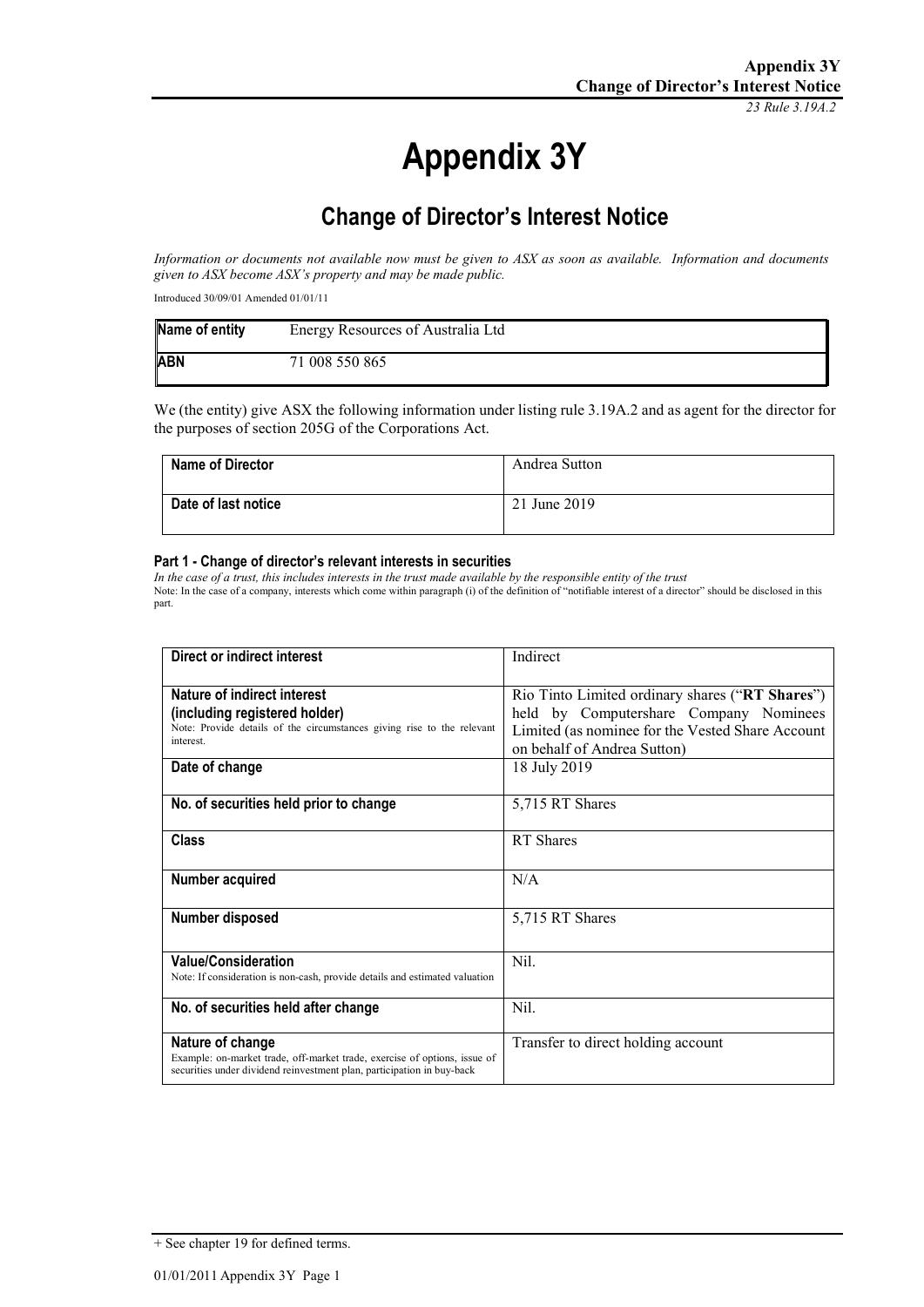| Direct or indirect interest                                                                                                                                             | <b>Direct</b>                      |
|-------------------------------------------------------------------------------------------------------------------------------------------------------------------------|------------------------------------|
| Nature of indirect interest<br>(including registered holder)<br>Note: Provide details of the circumstances giving rise to the relevant<br>interest.                     | N/A                                |
| Date of change                                                                                                                                                          | 18 July 2019                       |
| No. of securities held prior to change                                                                                                                                  | 13,180 RT Shares                   |
| <b>Class</b>                                                                                                                                                            | <b>RT</b> Shares                   |
| Number acquired                                                                                                                                                         | 5,715                              |
| Number disposed                                                                                                                                                         | N/A                                |
| <b>Value/Consideration</b><br>Note: If consideration is non-cash, provide details and estimated valuation                                                               | N/A                                |
| No. of securities held after change                                                                                                                                     | 18,895 RT Shares                   |
| Nature of change<br>Example: on-market trade, off-market trade, exercise of options, issue of<br>securities under dividend reinvestment plan, participation in buy-back | Transfer from Vested Share Account |

| Direct or indirect interest                                                                                                                                             | <b>Direct</b>                                                                                                                                                                |
|-------------------------------------------------------------------------------------------------------------------------------------------------------------------------|------------------------------------------------------------------------------------------------------------------------------------------------------------------------------|
| Nature of indirect interest<br>(including registered holder)<br>Note: Provide details of the circumstances giving rise to the relevant<br>interest.                     | N/A                                                                                                                                                                          |
| Date of change                                                                                                                                                          | N/A                                                                                                                                                                          |
| No. of securities held prior to change                                                                                                                                  | 7,621 rights ("Rights")* to be granted RT Shares<br>under the Rio Tinto 2018 Equity Incentive<br>Program ("EIP"), being 7,621 Rights as<br>Performance Share Awards ("PSAs") |
| <b>Class</b>                                                                                                                                                            | PSAs under the EIP                                                                                                                                                           |
| Number acquired                                                                                                                                                         | N/A                                                                                                                                                                          |
| Number disposed                                                                                                                                                         | N/A                                                                                                                                                                          |
| <b>Value/Consideration</b><br>Note: If consideration is non-cash, provide details and estimated valuation                                                               | N/A                                                                                                                                                                          |
| No. of securities held after change                                                                                                                                     | 7,621 Rights, being 7621 PSAs                                                                                                                                                |
| Nature of change<br>Example: on-market trade, off-market trade, exercise of options, issue of<br>securities under dividend reinvestment plan, participation in buy-back | N/A                                                                                                                                                                          |

In accordance with the rules of the EIP, upon vesting Ms Sutton may receive additional RT Shares in lieu of dividends that would have been paid to her in the period from grant on the base number of RT Shares, the subject of the Rights that vest.

### **Part 2 – Change of director's interests in contracts**

Note: In the case of a company, interests which come within paragraph (ii) of the definition of "notifiable interest of a director" should be disclosed in this

| part.                     |     |
|---------------------------|-----|
| Detail of contract        | N/A |
| <b>Nature of interest</b> | N/A |

<sup>+</sup> See chapter 19 for defined terms.